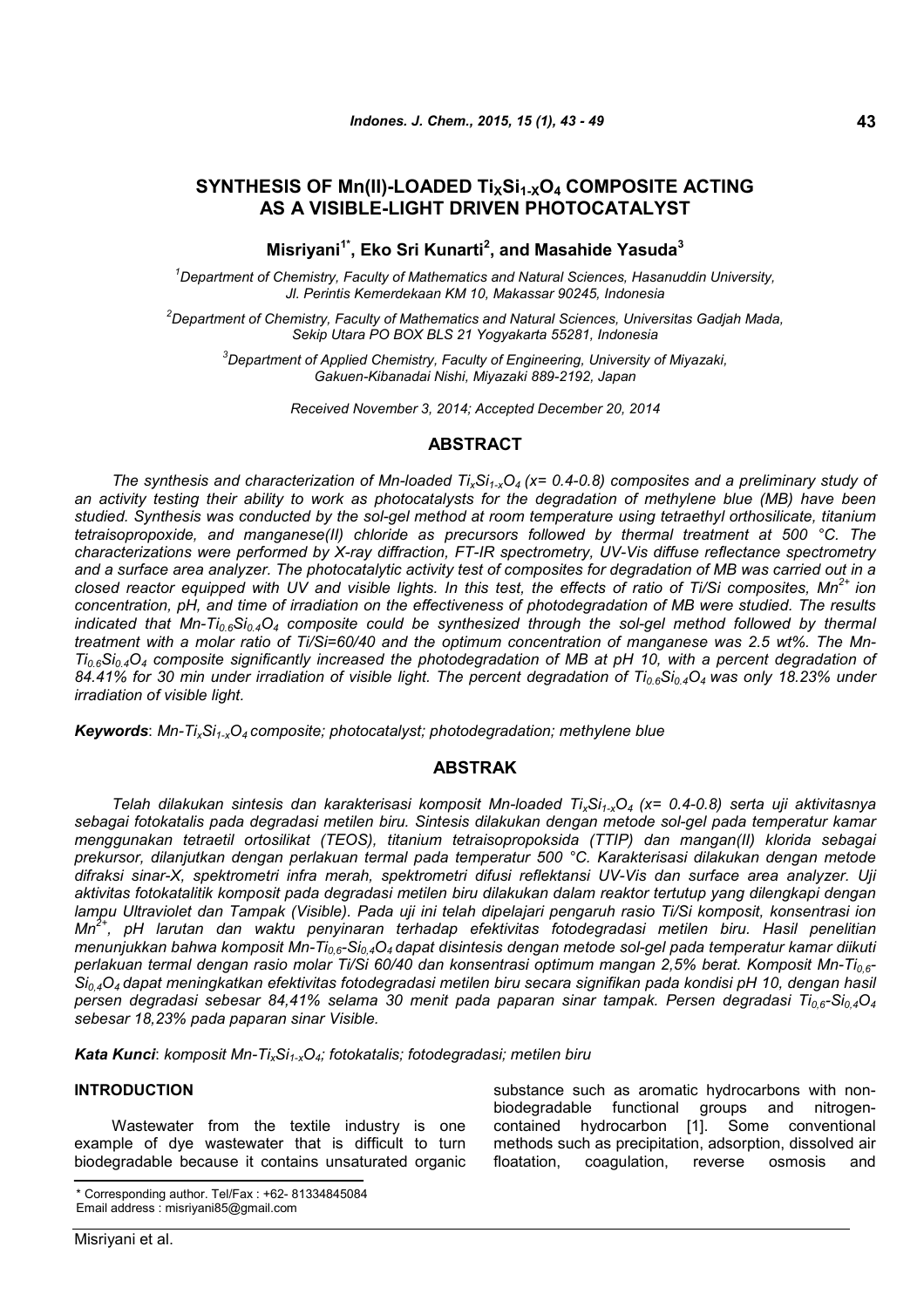ultrafiltration were considered to be ineffective in removing dyes from textile wastewater. In addition, the adsorption method simply transfer non-biodegradable materials into the mud and created a new kind of pollution [2]. Therefore, the photocatalytic method using titanium dioxide  $(TiO<sub>2</sub>)$  photocatalyst material with ultraviolet radiation sources was developed to decompose the dye into simpler components and in a way much better for the environment. TiO<sub>2</sub> is a semiconductor material that is often used as a photocatalyst because it has desirable optical and electronic properties including being very photoreactive, non-toxic, chemically stable in the long run and relatively inexpensive. However,  $TiO<sub>2</sub>$  is inactive under visible light irradiation, thus limiting their use in exposure to direct sunlight. If the visible-light driven  $TiO<sub>2</sub>$ -photocatalyst can be developed, wide application of  $TiO<sub>2</sub>$  can be achieved.

Here, we developed visible-light driven  $TiO<sub>2</sub>$ photocatalyst by doping the manganese ion  $(Mn^{2+})$  to  $TiO<sub>2</sub>$  and evaluated photocatalytic activity under visiblelight irradiation.

## **EXPERIMENTAL SECTION**

#### **Materials**

The Mn(II)-loaded  $Ti_xSi_{1-x}O_4$  composite were prepared by sol gel method using tetraethyl orthosilicate (TEOS) 98% (Merck), titanium tetra-isopropoxide (TTIP) 97% (Merck), ethanol 99.99% pa, 37% hydrochloric acid (E-Merck), distillate water and manganese(II) chloride dihydrate (MnCl<sub>2</sub>.2H<sub>2</sub>O). The pure  $Ti_xSi_{1-x}O_4$  composite also prepared for comparison.

#### **Instrumentation**

Infrared spectrophotometer of the  $Ti_xSi_{1-x}O_4$  and  $Mn-Ti_xSi_{1-x}O_4$  composite were measured using KBr pellet method at wave number 4000-400  $cm^{-1}$  (FTIR 8201 PC Shimadzu, Universitas Gadjah Mada). The measurement of crystallinity of composite was performed with an X-Ray diffractometer (Shimadzu XRD 6000, UGM). Diffuse reflectance of  $Ti_xSi_{1-x}O_4$  and Mn- $Ti<sub>x</sub>Si<sub>1-x</sub>O<sub>4</sub>$  composites at a wavelength of 200-800 nm was measured using a UV-Vis spectrophotometer (UV 1700 type, UGM) to determine the adsorption edge which was used to determine the band gap energy  $(E_q)$ of the composite. Surface area, volume and pore diameter of the composites associated were determined by using surface area analyzer (Quantachrome Nova type, UIN Yogyakarta).

### **Procedure**

#### *Synthesis of Mn-TixSi1-xO<sup>2</sup> composite*

The typical procedure for the preparation of the  $Ti_{0.6}Si_{0.4}O_4$  composite was described as follows. Tetraethyl orthosilicate (TEOS, 1 mL) was mixed with 0.8 mL of ethanol and 0.3 mL of water, then 0.2 mL of 0.2 M HCl was added until the pH of the solution became about 2.0. The solution was stirred with a magnetic stirrer for 3 h to obtain a homogeneous  $SiO<sub>2</sub>$ sol. The molar ratio of TEOS:H<sub>2</sub>O:ethanol:HCl became 1:4:3:0:01, respectively. Similarly, the  $TiO<sub>2</sub>$  sol was prepared by mixing 2 mL of TTIP (titanium tetraisopropoxide) with 1.2 mL of ethanol, 0.5 mL of water and then 0.3 mL of 0.2 M HCl was added until the pH of the solution became about 2.0. The  $TiO<sub>2</sub>$  sol was mixed with the  $SiO<sub>2</sub>$  sol. The mixture was stirred for 3 h to obtain a homogenous mixture. The Mn- $Ti<sub>0.6</sub>Si<sub>0.4</sub>O<sub>4</sub>$  composite was made by rapidly mixing the  $Ti_{0.6}Si_{0.4}O_4$  sol, then adding  $MnCl_2.2H_2O$  (with a concentration of Mn 2.5 wt%) and stirring for 3 h to obtain a homogenous mixture. The mixture was allowed to form gels at room temperature, which was followed by thermal treatment at a temperature of 500 °C for 4 h. The dried gel (xerogel), a Mn-Ti<sub>0.6</sub>Si<sub>0.4</sub>O<sub>4</sub> composite, stored in a desiccator for characterization. In a similar manner,  $Ti_xSi_{1-x}O_4$  sol was prepared by mixing  $SiO<sub>2</sub>$  and  $TiO<sub>2</sub>$  sol in a variety of molar ratios; Ti/Si= 50/50, 60/40 and 80/20 (*x*= 0.5, 0.6, and 0.8, respectively).

## *Procedure of methylene blue photodegradation under visible-light irradiation*

The photocatalytic activity of  $Ti_xSi_{1-x}O_4$  and Mn- $Ti_xSi_{1-x}O_4$  was examined using 50 mg composites and methylene blue (MB, 10 mL, 50 ppm). The mixture was stirred continuously under exposure to ultraviolet and visible light for 30 min. UV irradiation and visible light irradiation were performed using TUV lamp at 30 W and a bulb lamp at 60 W (Philips) respectively. The supernatants were then separated by centrifugation and analyzed using UV-visible spectrophotometry at the maximum wavelength of MB at 665 nm to determine the residual concentrations of MB.

## **RESULT AND DISCUSSION**

### **Strategy to Develop the Visible-light Driven Photocatalyst**

 $TiO<sub>2</sub>$  photocatalysts are generally used in powder form, which is some what ineffective because it requires  $TiO<sub>2</sub>$  in large amounts. These problems can be overcome by modifying the character of the surface area of the  $TiO<sub>2</sub>$ , so it will be more effective and the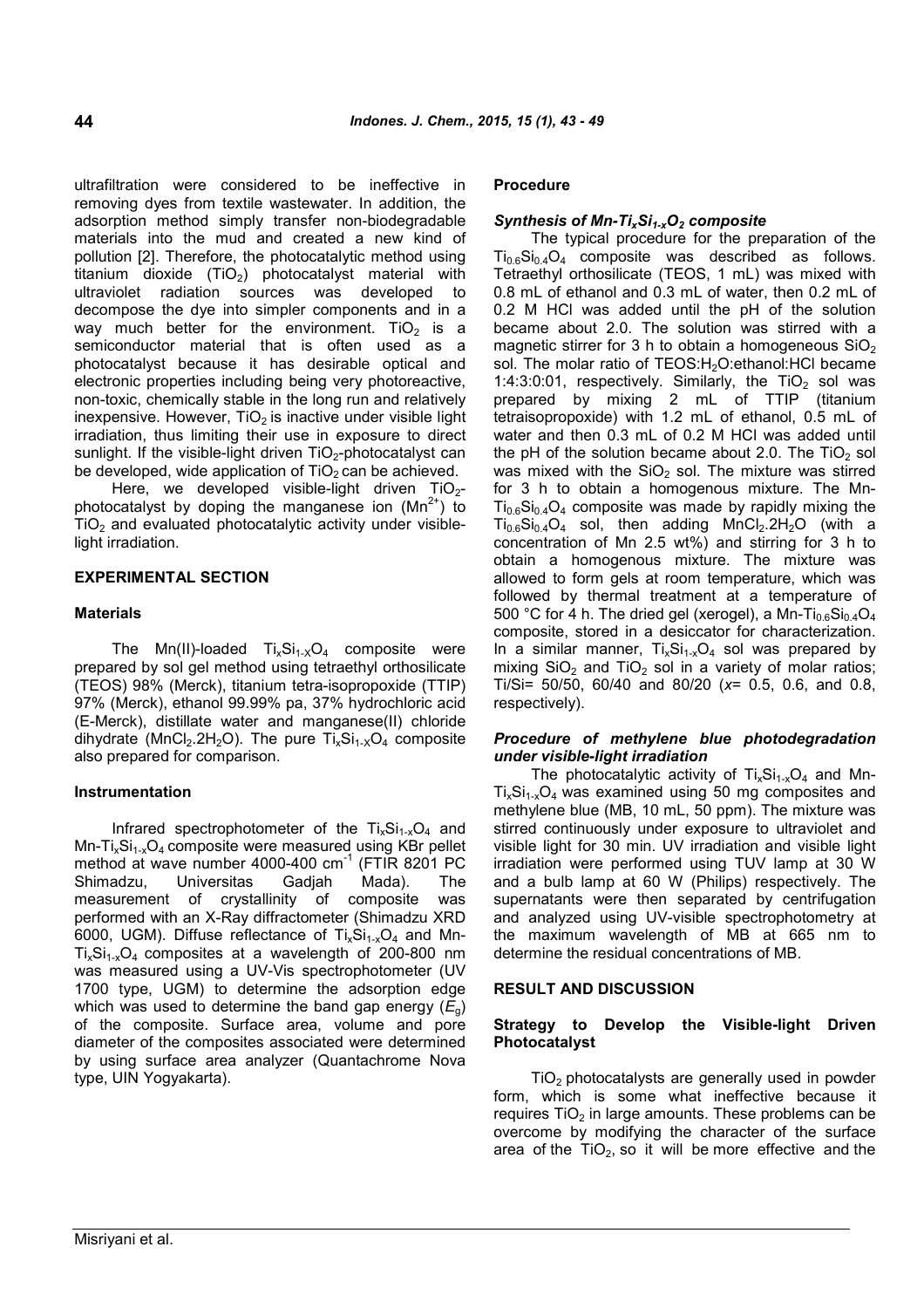

amounts of  $TiO<sub>2</sub>$  required is small. In this research,  $TiO<sub>2</sub>$ was doped on silica by sol-gel method to form a  $Ti<sub>x</sub>Si<sub>1</sub>$ .  $_{x}O_{4}$  (x= 0.4-0.8) composite. Silica can restrict the growth of  $TiO<sub>2</sub>$  crystals by causing the  $TiO<sub>2</sub>$  particle size become smaller, thereby increasing the surface area of  $TiO<sub>2</sub>$ . Supported by the research of Tang et al. [3], which explained that the  $TiO<sub>2</sub>-SiO<sub>2</sub>$  composite has a greater mechanical strength, thermal stability and larger surface area compared to pure  $TiO<sub>2</sub>$ . However,  $TiO<sub>2</sub>$  has band gap energy in the ultraviolet region which is owned in only 5-7% by sunlight, thus limiting its use in exposure to direct sunlight. Therefore, Wang et al. have postulated that  $TiO<sub>2</sub>$  can be modified by adding transition metal ions in order to absorb light in the visible region [4].

In this research, manganese ion  $(Mn^{2+})$  was doped on a  $Ti_xSi_{1-x}O_4$  (x = 0.4-0.8) composite via the sol-gel method to form the Mn-Ti<sub>x</sub>Si<sub>1-x</sub>O<sub>4</sub> composite. Mn<sup>2+</sup> is very well capable of fluorescence in visible light, as evidenced by the emergence of the maximum absorption band at a wavelength of 450 nm [5]. The formation of the composite Mn-Ti<sub>x</sub>Si<sub>1-x</sub>O<sub>4</sub> is expected to have a high activity as a photocatalyst in the degradation of dyes by utilizing sunlight as a source of visible light. The preparation of Mn-doped TiO<sub>2</sub> immobilized on SiO<sub>2</sub> was firstly reported by Xu in 2008 [6]. However, visible-light photocatalytic activity was not clear. In this study, methylene blue (MB) was used to test the photocatalytic activity of composites under exposure to visible light. It support by Binas et.al. [7] explained that the photocatalytic activity on MB degradation using Mn doped  $TiO<sub>2</sub>$  showed a significant decolorization faster than undoped  $TiO<sub>2</sub>$  up to 70% on visible light exposure.

### **Characteristic of TixSi1-xO<sup>4</sup> and Mn-TixSi1-xO<sup>4</sup>**

#### *Infrared spectroscopy*

Fig. 1 showed the infrared spectra of  $\text{Ti}_{0.6}\text{Si}_{0.4}\text{O}_4$ and Mn-Ti<sub>0.6</sub>Si<sub>0.4</sub>O<sub>4</sub> composite. Strong and broad absorption at wavenumber of 3394  $cm^{-1}$  and 1620  $cm^{-1}$ were assigned to be the stretching vibration and OH bending vibration of  $H<sub>2</sub>O$  molecules that are trapped within the framework of the composite because it has a hygroscopic nature. The Ti-O absorption of  $TiO<sub>2</sub>$ appeared at 2337 cm<sup>-1</sup>. This is similar to that presented by Nyquist [8]. Asymmetric stretching vibration of Si-O and Si-O bending vibration is shown of 1057  $cm^{-1}$  and 471 cm<sup>-1</sup>, originating from the bond Si-O-Si as it has been reported by Li et al. [9]. The peak at 957  $cm<sup>-1</sup>$ indicated the vibration of the Ti-O bond in silica. According to Pabon`s report [10], this wavenumber is characteristic of the bonds of Si-O-Ti, similar to that reported by Li et al. [9]. This infrared spectra showed that  $TiO<sub>2</sub>$  was immobilized into the silica structure.

The wavenumber shift from 1064.7 to 1057.0  $cm^{-1}$ showed the vibrations characteristic of Si-O-Si bond in the  $TiO<sub>2</sub>-SiO<sub>2</sub>$  composite before and after being immobilized with  $Mn^{2+}$  ion. A wavenumber shift can be observed from the changes in the Si-O system due to the addition of  $Mn^{2+}$  ion. The influence of the mass of the Mn atoms on the Si-O bond can be explained using the equation of Hooke's Law; the greater mass of an interacting atom can reduce the frequency of vibrations to smaller wavenumbers. This is evident from the decrease in the  $TiO<sub>2</sub>-SiO<sub>2</sub>$  composite's wavenumbers, immobilized using  $Mn^{2+}$  ion. It can be concluded that the composite Mn-TiO<sub>2</sub>-SiO<sub>2</sub> has been synthesized.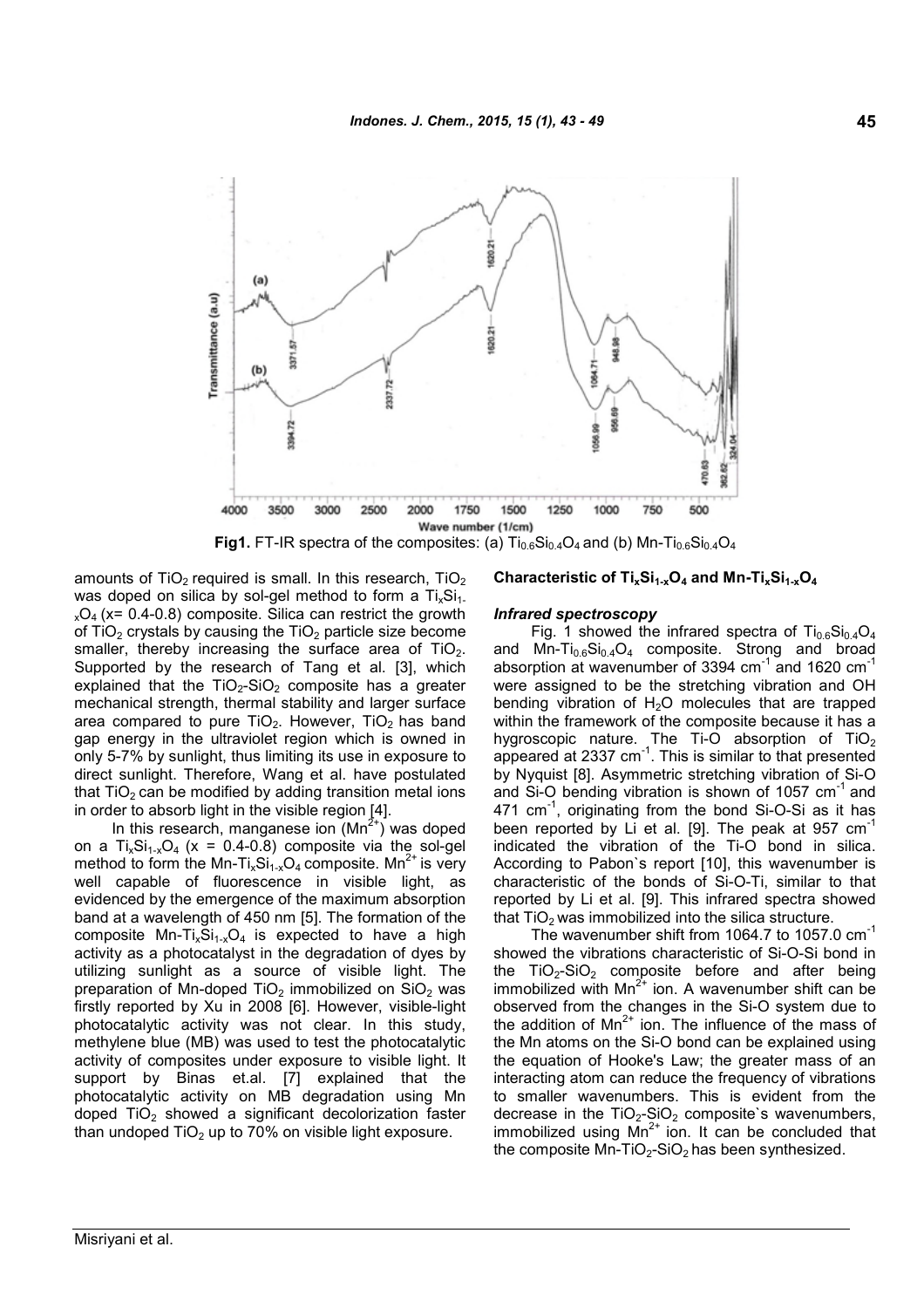

**Fig 2.** X-ray diffraction pattern of the Ti<sub>x</sub>Si<sub>1-x</sub>O<sub>4</sub> Composite ratio of Ti/Si: (a) 40/60, (b) 50/50, (c) 60/40 and (d) 80/20



**Fig 3.** Adsorption/desorption Isothermal: (a) Mn- $Ti_{0.6}Si_{0.4}O_4$  and (b)  $Ti_{0.6}Si_{0.4}O_4$ 

**Table 1.** BET Characterization of Composites

| Characterization       | $Ti0.6Si0.4O4$ | $Mn-Ti0.6Si0.4O4$ |
|------------------------|----------------|-------------------|
| Pore volume $(cm3/g)$  | 0.100          | 0.122             |
| Surface area $(m^2/g)$ | 225.987        | 235.661           |
| Pore diameter (Å)      | 30.426         | 30.304            |

### *X-ray diffraction*

The composites of  $Ti_xSi_{1-x}O_4$  (x = 0.4, 0.5, 0.6, 0.8) were analyzed using X-ray diffraction to determine the degree of crystallinity of the samples (Fig. 2). Fig. 2 shows that the mole ratio of Ti/Si in the TiO<sub>2</sub>-SiO<sub>2</sub> composite become greater, the  $TiO<sub>2</sub>$  anatase crystal displays pattern of diffraction with an increasingly sharp main peak at  $2\theta = 25^\circ$  as the characteristic peaks. The growth of an anatase crystal size increases with an increasing composition of  $TiO<sub>2</sub>$  in  $Ti<sub>0.6</sub>Si<sub>0.4</sub>O<sub>4</sub>$ , especially in composites with the  $Ti_{0.8}Si_{0.2}O_4$  with an increasingly sharp peak. Conversely, as the mole ratio of Ti/Si in the  $TiO<sub>2</sub>-SiO<sub>2</sub>$  composite becomes smaller, the TiO<sub>2</sub> diffraction pattern that appears in the diffractogram 2θ value will shift, becoming a greater and wider at  $2\theta$  = 23-27°, there by showing the amorphous nature of silica. This shift indicates that the size of  $TiO<sub>2</sub>$  in the composite decreased with increasing amount of silica. This is in accordance with the equation Brag:  $n\lambda = 2d$ sinθ, where the greater the value of θ, the smaller the value of d, which shows the distance between the field [11]. Increasing the amount of silica causes a species coordinated tetrahedral amorphous titania oxide, where the surface area of the silica gel helps  $TiO<sub>2</sub>$  particle dispersion in silica and inhibit crystal growth of anatase  $TiO<sub>2</sub>$ .

### *Characterization of surface area and pore composite*

The surface areas of  $Ti_{0.6}Si_{0.4}O_4$  and Mn- $Ti_{0.6}Si_{0.4}O_4$  composites were shown in Table 1. The porosity curve isothermal study of the adsorption/desorption of nitrogen gas  $(N_2)$  in the composites are shown in Fig. 3. The addition of  $Mn^{2+}$  to the  $Ti_{0.6}Si_{0.4}O_4$  composite causes an increase in pore surface area from 225.987  $\mathrm{m}^2/\mathrm{g}$  to 253.661  $\mathrm{m}^2/\mathrm{g}$ , pore volume from  $0.100 \text{ cm}^3/\text{g}$  to  $0.122 \text{ cm}^3/\text{g}$  and pore diameter from 30.426 Å to 30.304 Å.

Immobilized Mn<sup>2+</sup> on a Ti<sub>x</sub>Si<sub>1-x</sub>O<sub>4</sub> framework will lead to changes in the bond that could change the structure with the arrangement of atoms to occur less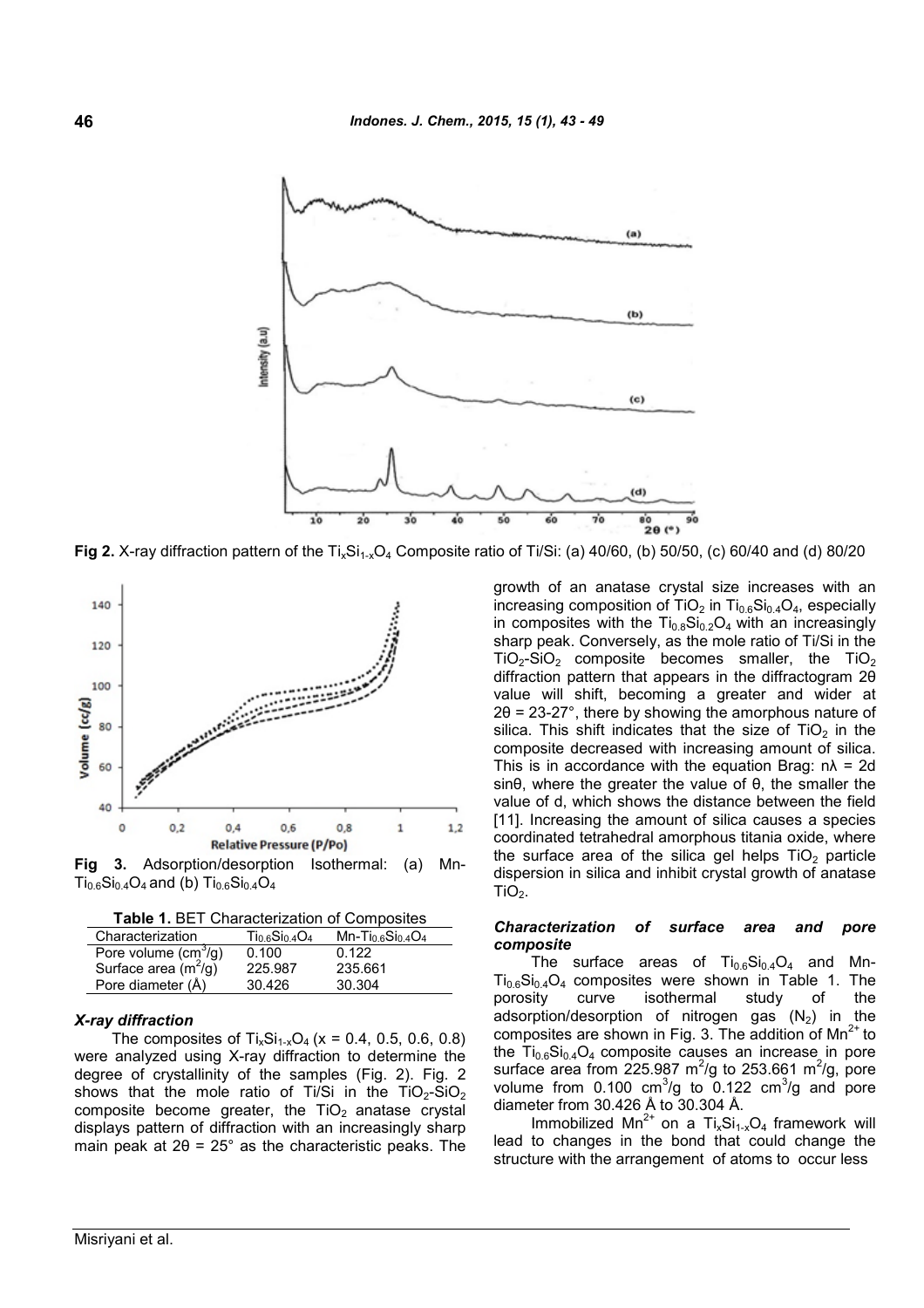

**Fig 4.** UV-Vis spectra measured by diffuse reflectance method (a)  $Ti_{0.6}Si_{0.4}O_4$  and (b) Mn- $Ti_{0.6}Si_{0.4}O_4$  **Fig 5.** The degradation of MB at various pH

regularity so that the surface area increases. The amount of the surface area in Mn-Ti<sub>x</sub>Si<sub>1-x</sub>O<sub>4</sub> composite plays an important role in the visible-light photocatalyst. In addition, the adsorption of the substrate on the catalyst surface are quirement in the photodegradation process, so that with a large surface area that allows the photocatalytic activity is better because it facilitates the adsorption of organic matter and allows the transfer of adsorbate compounds towards the active site.

The pore properties of the composite were studied using the isothermal adsorption of nitrogen gas desorption shown in Fig. 3. The adsorption isothermal curves of  $N_2$  gas of both composites are classified into IV type of the six types of isothermal adsorption/desorption curves given by Brenauer in accordance with the IUPAC, the pattern of the hysteresis curve shows that  $N_2$  gas adsorption occurs on the adsorbent which has a pore size of mesopores with a diameter of 15-1000 Å. Therefore, it can be as certained that the composites have a bimodal pore size distribution as a material with pore size mesoporous and microporous.

### *Spectrophotometer UV-Vis diffuse reflectance*

Fig. 4 showed the absorption spectra of the  $Ti_{0.6}Si_{0.4}O_4$  composite and Mn- $Ti_{0.6}Si_{0.4}O_4$  in the wavelength range between 250-750 nm. The  $Ti_{0.6}Si_{0.4}O_4$ composite provides a greater absorbance (1.404) compared to the Mn-Ti<sub>0.6</sub>Si<sub>0.4</sub>O<sub>4</sub> composite (0.489) at 350 nm. While in the visible wavelength region between 400-800 nm, the composite Mn-TiO<sub>2</sub>-SiO<sub>2</sub> gave an absorbance greater than the  $Ti_xSi_{1-x}O_4$  composite. From the Kubelka-Munk calculations of the wavelength edge of the composite [12], the band gap energies  $(E_q)$  were determined to be 3.1 eV (400 nm) for  $Ti_{0.6}Si_{0.4}O_4$  and 1.77 eV (700 nm) for Mn-Ti $_{0.6}Si_{0.4}O_4$ . This proves that the Mn-Ti $_{0.6}$ Si $_{0.4}$ O<sub>4</sub> can be used as a visible-light driven photocatalyst. When the Mn atoms interact as  $Mn^{2+}$  on the  $Ti^{4+}$ , Mn<sup>2+</sup> has a valence electron which is higher than  $TiO<sub>2</sub>$ , so it can fill the energy level above the



valence band. Completion of this energy causes the electron levels to be close to the conduction band so that the band gap energy required to promote electrons into the conduction band becomes lower than it was the previously. The reduced value of  $E_q$  caused a shift of the absorption wavelength toward visible light (red shift).

#### **Optimization of Reaction Condition**

#### *Influence of pH*

The photodegradation of MB using  $Ti_{0.6}Si_{0.4}O_4$ composites were conducted in various pH ranges between 2 to 12 on exposure to UV light in order to determine the optimum pH. The effect of pH on the percent degradation of MB is shown in Figure 5. The results showed an increase in percent degradation with increasing pH, reaching an optimum pH of 10 with a degradation yield of 78.9%. In general, pH gives a different effect on the  $TiO<sub>2</sub>$  photocatalyst surface species, a low pH of the TiO<sub>2</sub> in a TiO<sub>2</sub>-SiO<sub>2</sub> composite are as a species >TiOH $^{2+}$  and >TiOH, whereas a high pH TiO<sub>2</sub> forms >TiO<sup>-</sup> and >TiOH. Species >TiOH plays a role in the formation of •OH radicals after absorbing photons. The •OH radicals can degrade methylene blue; this supported by the presence of TiO dominant groups on the  $TiO<sub>2</sub>-SiO<sub>2</sub>$  catalyst in alkaline pH conditions. It makes a cationic MB can interact strongly on the surface of  $Ti_xSi_{1-x}O_4$  through electrostatic interactions between negatively charged TiO-and positive charge of the cationic MB, therefore, increasing the activity of photodegradation.

#### *Influence of mole ratio of Ti/Si in TiO2-SiO<sup>2</sup> composite*

The percent of degradation of MB under UV irradiation was shown in Table 2. The  $Ti_{0.6}Si_{0.4}O_4$ composite provided the greatest value of percent degradation of 57.3%. TiO<sub>2</sub> dispered evenly within the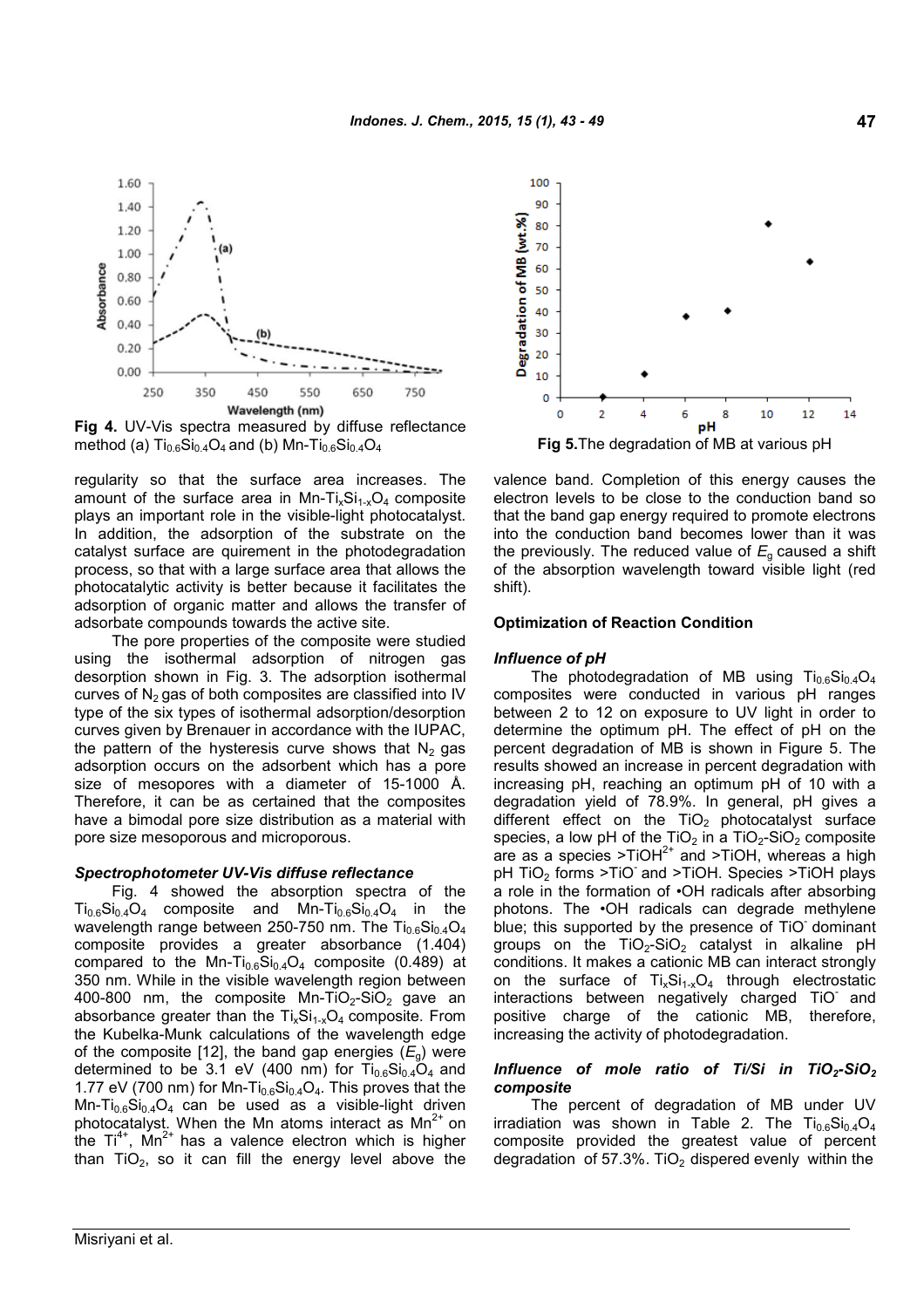

**Fig 6.** The effect of  $Mn^{2+}$  concentration in a Mn- $Ti<sub>0.6</sub>Si<sub>0.4</sub>O<sub>4</sub>$  composite on the degradation of MB under visible light exposure

**Table 2.** Effect of the mole ratio of Ti/Si on the percent degradation of methylene blue under UV-irradiation

| Molar ratio Ti/Si              | % degradation |
|--------------------------------|---------------|
| in $Ti_xSi_{1-x}O_4$ composite | of MB         |
| 40/60                          | 52.7          |
| 50/50                          | 40.5          |
| 60/40                          | 57.3          |
| 80/20                          | 29 O          |
|                                |               |

silica effect on increasing the size of  $TiO<sub>2</sub>$  photoactivity for causing a smaller impact on increasing the surface area and band gap energy due to the quantum size effect [13]. The lowest percent degradation was found in the mole ratio of Ti/Si=80/20, resulting in only 29.0%. This was caused by the presence of  $TiO<sub>2</sub>$  in the composite being too large, jostling with the silica to form aggregate for clumps of  $TiO<sub>2</sub>$  thus decreasing the surface area as well as the effectiveness of photocatalyst. Thus *x* was optimized to be 0.6.

## *Influence of the doped contents of Mn2+*

Fig. 6 showed the percent of photodegradation of MB by the Mn-Ti $_{0.6}Si_{0.4}O_4$  composite with various concentrations of  $Mn^{2+}$  ion under exposure to visible light. In Fig. 6, the greater concentration of  $Mn^{2+}$ immobilized in the  $Ti_{0.6}Si_{0.4}O_4$  composite caused degradation of MB growing up to optimum point of  $Mn^{2+}$ concentration; 2.5 percent weight by percent degradation of 91.2%. Further addition of  $Mn^{2+}$  can decrease the percent degradation of MB. The presence of excess Mn will form Mn clusters that can cover the surface of  $TiO<sub>2</sub>$  thus blocking the lights interaction with  $TiO<sub>2</sub>$ .



**Fig 7.** Time-course plots of photo-degradation of MB.Mn-Ti<sub>0.6</sub>Si<sub>0.4</sub>O<sub>4</sub> under visible-light irradiation ( $\bullet$ ), Mn-Ti<sub>0.6</sub>Si<sub>0.4</sub>O<sub>4</sub> under UV-irradiation (■), Ti<sub>0.6</sub>Si<sub>0.4</sub>O<sub>4</sub> under visible-light irradiation (▲), and Mn-Ti<sub>0.6</sub>Si<sub>0.</sub>4O4 under dark  $($   $\blacklozenge)$ 

#### **Photocatalytic Activity of Mn-Ti0.6Si0.4O<sup>4</sup> Composite for Degradation of Methylene Blue in Visible Light**

Time-course plots of the degradation of MB by  $Ti_{0.6}Si_{0.4}O_4$  and Mn-Ti<sub>0.6</sub>Si<sub>0.4</sub>O<sub>4</sub> composites under visible light irradiation were shown in Fig. 7. At first, we checked the adsorption of MB on  $Ti_{0.6}Si_{0.4}O_4$ , since these materials were porous to adsorb organic materials. Under dark conditions, the decrease in MB was only 20.94%. The presence of  $SiO<sub>2</sub>$  in the photocatalyst can act on the dye adsorption process causing a decrease in absorbance value not by the photocatalytic activity but by the adsorption process. Under visible-light irradiation, the addition of the photocatalyst  $Ti_{0.6}Si_{0.4}O_4$  and Mn-Ti<sub>0.6</sub>Si<sub>0.4</sub>O<sub>4</sub> into the reaction system can increase the percent degradation of MB 29.5% and 91.0%, respectively, for 3 h. It was confirmed that the Mn-Ti $_{0.6}Si_{0.4}O_4$  acted as visible-light catalyst; however the photocatalytic activity under UV irradiation was inefficient.

When  $TiO<sub>2</sub>$  absorbs photon energy, the electrons in the valence band will be excited into the conduction band leaving a hole or holes in the valence band  $(H_{\nu b}^{\dagger})$ . •OH radicals formed from the oxidation of the cluster titanol  $H_{\nu b}^+$  (>TiOH) from the surface of TiO<sub>2</sub> [14]. The number of reactive species, •OH radical depends on the ease of  $TiO<sub>2</sub>$  to produce electrons to form holes  $(H_{vb}^+)$  (eq. 1). The release of electrons by TiO<sub>2</sub> is easier than it is for  $H_2O$  because TiO<sub>2</sub> is an n-type semiconductor with excess electrons [15], thereby increasing the effectiveness of photodegradation.

$$
H_2O \xleftarrow{hv} \bullet OH + H^* + e
$$
 (1)

As shown in Fig. 7, the photodegradation of MB by the Mn-Ti<sub>0.6</sub>Si<sub>0.4</sub>O<sub>4</sub> photocatalyst is much faster than